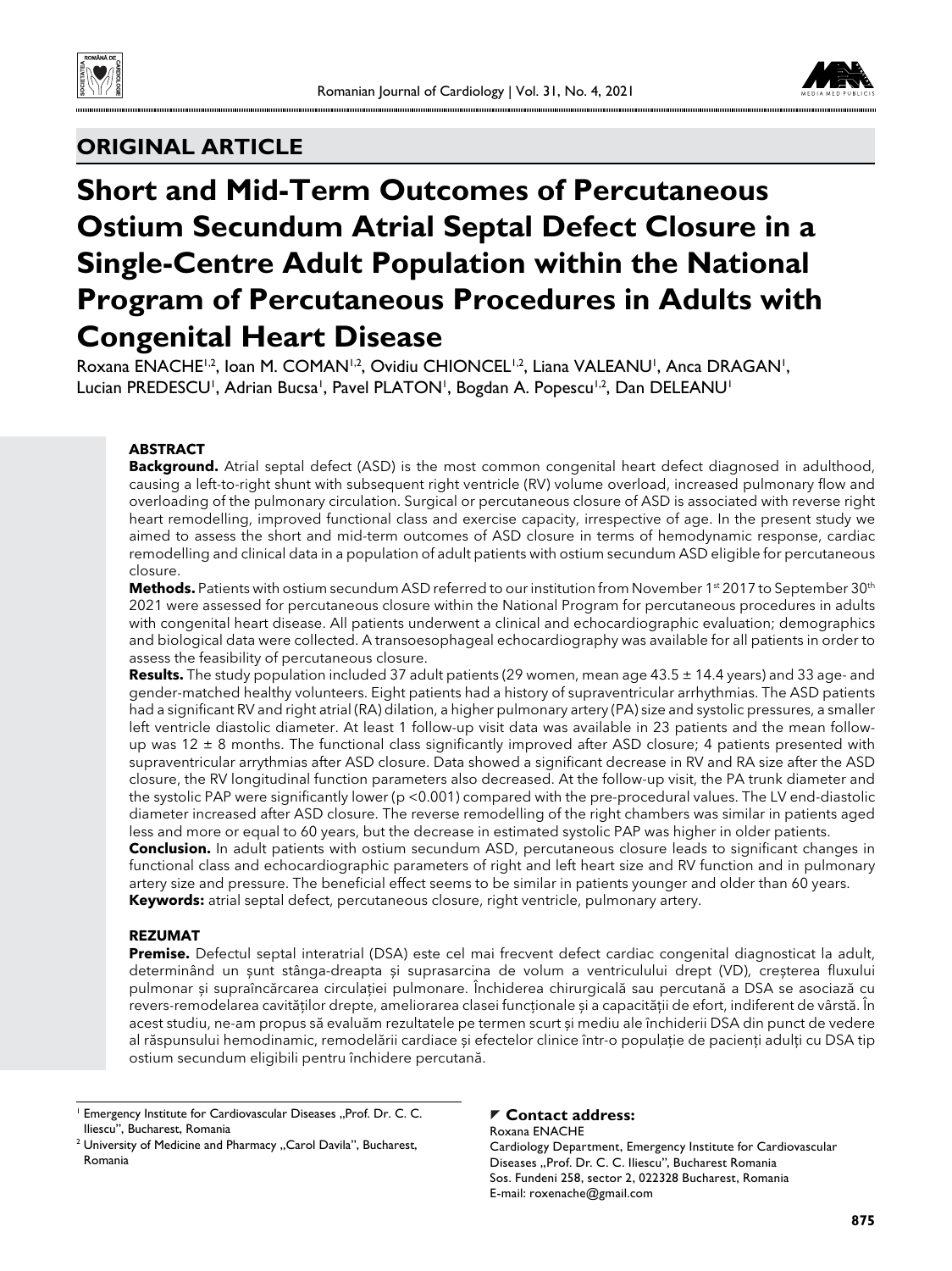**Metode.** Pacienții cu DSA tip ostium secundum adresați Institutului de Urgență pentru Boli Cardiovasculare "Prof. Dr. C. C. Iliescu" între 1 noiembrie 2017 și 30 septembrie 2021 au fost evaluați pentru închiderea percutană a DSA în cadrul Programului Național pentru proceduri percutane la pacienți adulți cu boli cardiace congenitale. Toți pacienții au fost evaluați clinic și ecocardiografic și datele demografice și biologice au fost colectate. O ecocardiografie transesofagiană a fost disponibilă pentru fiecare pacient pentru evaluarea fezabilității închiderii percutane.

**Rezultate.** Populația de studiu a inclus 37 de pacienți adulți (29 de femei, vârsta medie 43,5 ± 14,4 ani) și 33 de voluntari sănătoși similari ca vârstă și sex. 8 pacienți aveau antecedente de aritmii supraventriculare. Pacienții cu DSA prezentau o dilatare semnificativă a VD și a atriului drept (AD), dimensiuni și presiune sistolică crescute ale arterei pulmonare (AP) și un diametru telediastolic mai mic al ventriculului stâng. Cel puțin o vizită de urmărire a fost disponibilă pentru 23 de pacienți și durata medie de urmărire a fost 12 ± 8 luni. Clasa funcțională s-a ameliorat semnificativ după închiderea DSA; 4 pacienți au prezentat aritmii supraventriculare după închidere. Datele au arătat o reducere semnificativă a dimensiunilor VD și AD după închidere; parametrii de funcție longitudinală VD au scăzut. La vizita de urmărire, diametrul AP și PAP sistolică au fost semnificativ mai mici (p <0,001) comparativ cu valorile pre-procedurale. Diametrul VS telediastolic a crescut după închiderea DSA. Revers remodelarea cavităților drepte a fost similară la pacienții cu vârsta mai mică și mai mare de 60 de ani, dar scăderea PAP sistolice estimate a fost mai mare la pacienții mai vârstnici.

**Concluzii.** La pacienții adulți cu DSA ostium secundum, închiderea percutană determină modificări semnificative ale clasei funcționale și ale dimensiunilor cordului drept și stâng și funcției VD, precum și ale dimensiunilor și presiunii AP. Efectele benefice par să fie similară la pacienții cu vârsta mai mică și mai mare de 60 de ani. **Cuvinte cheie:** defect septal atrial, închidere percutană, ventricul drept, artera pulmonară.

# **INTRODUCTION**

Atrial septal defect (ASD) is the most common congenital heart defect diagnosed in adult-hood, accounting for 25-30% of newly diagnosed congenital heart diseases.<sup>1</sup> This defect causes a left-to-right shunt with subsequent right ventricle (RV) volume overload, increased pulmonary flow and overloading of the pulmonary circulation. Thus, the most frequent clinical syndromes encountered in ASD patients are supraventricular arrhythmias, right heart failure and, in a small proportion of patients, different degrees of pulmonary arterial hypertension. Also, the pathophysiology of pre-tricuspid shunts impacts the left heart due to volume unloading and adverse ventricular–ventricular interaction.<sup>2</sup> Surgical or percutaneous closure of ASD is associated with reverse right heart remodelling, improved functional class and exercise capacity, irrespective of age.<sup>3</sup> Even if earlier studies have reported optimal longterm outcomes and normal survival only in younger adults (less than 25 years of age) who underwent ASD closure,4 more recent data showed that mid to longer term survival is excellent irrespective of age, gender and mode of closure, and similar to matched general population.5

In the present study we aimed to assess the short and mid-term outcomes of ASD closure in terms of hemodynamic response, cardiac remodelling and clinical data in a population of adult patients with ostium

secundum ASD eligible for percutaneous closure within the National Program for percutaneous procedures in adults with congenital heart disease in a single centre.

# **METHODS**

## **Patients**

Patients with ostium secundum ASD referred to our institution from November 1<sup>st</sup> 2017 to September 30<sup>th</sup> 2021 were assessed for percutaneous closure within the National Program for percutaneous procedures in adults with congenital heart disease. A total of 66 patients were assessed for the percutaneous procedure. Of the 66 patients, 2 had too small defects with no indication for closure, 4 had too large defects (> 36 mm) and were referred for surgery, 2 had associated PAH with PVR >3 Wood units and the closure was deferred, and PAH-specific treatment was initiated, 10 underwent percutaneous closure in a different centre, 4 chose surgery, 5 are still waiting for the procedure and 39 underwent percutaneous closure. The procedure was successful in 38 patients; in 1 patient the procedure was aborted due to the instability of the device (the defect's rims were too soft) and 1 patient lacked complete pre-procedure transthoracic echocardiography and was excluded from this study. Written informed consent of the patients was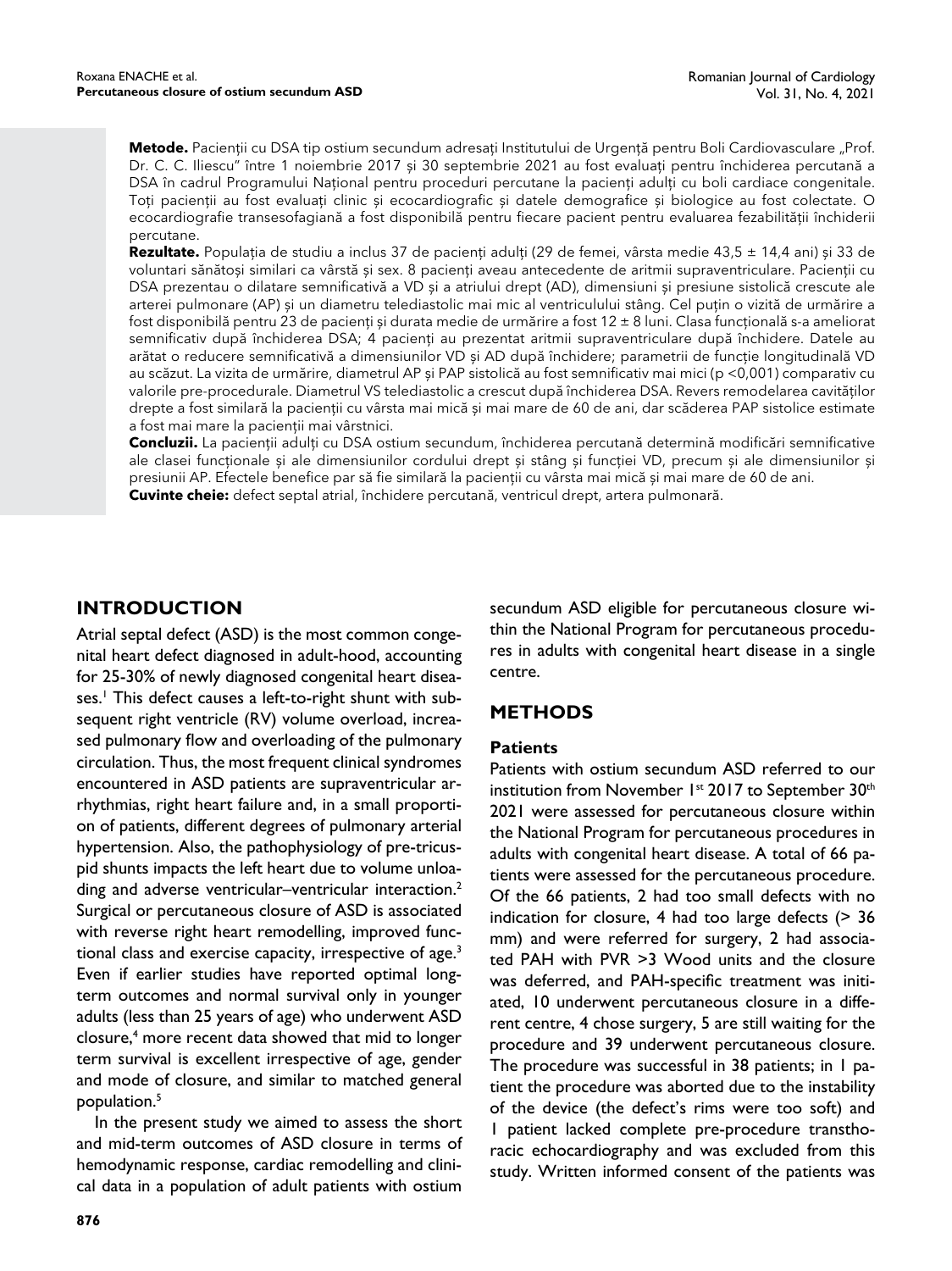obtained as part of our institutional filing system, and consent regarding the use of collected information for research purposes was signed by all patients.

Indications for ASD closure were the presence of shunt related symptoms and/or echocardiographic signs of right ventricle (RV) volume overload.<sup>6</sup> Patients with significant LV systolic and/or diastolic dysfunction underwent a complete hemodynamic assessment with invasive measurement of PAP and measurement of LV end-diastolic pressure and LA pressure. No patient had a LA pressure more than 10 mmHg.

All patients underwent a clinical and echocardiographic evaluation; demographics, biological data (e.g. BNP levels, haemoglobin level and platelets number) were collected. A transoesophageal echocardiography (TOE) was performed in all patients in order to assess the feasibility of percutaneous closure: ostium secundum ASD, no anomalous pulmonary venous drainage, ASD size <36 mm, all atrial septal rims >5 mm except for the aortic rim.

## **Transthoracic echocardiography**

A transthoracic echocardiography was performed a day prior to the percutaneous closure. Two dimensional echocardiography-derived parameters of RV size (RV basal diameter from RV-focused apical 4C view, RV end-diastolic and end-systolic area) and function (TAPSE, TDI-derived lateral tricuspid annulus S wave velocity, fractional area change), RA size (RA midlateral diameter and end-systolic area), PA size (PA transversal diameter at end-diastole) and estimated pressure (systolic PA pressure using the peak velocity of the tricuspid regurgitation jet, mean PA pressure using the peak velocity of the pulmonary regurgitation jet and the size and respiratory variations of the inferior vena cava), left chambers size (LV end-diastolic and end-systolic diameter, LA antero-posterior diameter and volume, LV systolic (TDI-derived lateral and septal mitral annulus S wave velocity) and diastolic function (E and A waves of the mitral flow, TDE, E/e' ratio) were obtained as recommended by current guidelines.<sup>7,8</sup> Whenever the acoustic window was appropriate, 2D speckle-tracking echocardiography was used to assess RV longitudinal strain as an average value of 6-segments from the RV-focused apical 4C view.

A similar echocardiography study was performed at follow-up (at 1, 3 months, 1 year after the procedure and yearly afterwards). Due to the Covid 19 pandemic during the last 2 years this follow-up schedule was not possible. For this reason, the last follow-up data were used in the present analysis.

A control group of 33 age- and gender-matched healthy volunteers was analysed in order to assess the right and left heart remodelling and function in ASD patients.

## **Percutaneous ASD closure procedure**

Percutaneous closure of the ASD was performed under general anaesthesia using fluoroscopic and 3D-TOE guidance. Prior to the ASD closure, re-measurement of defect size and rims was performed from all the dedicated views in 2D and 3D-derived 2D images (Fig. 3) using the VIVID E95 ultrasound machine (GE, Horten, Norway). The largest ASD diameter was considered and device size was established by adding 4-8 mm to the largest ASD diameter. Balloon-sizing was performed only in 2 cases with floppy rims; this technique, which could have overestimated the ASD size, was not necessary in the other cases due to a good assessment of the ASD diameter by TOE. The deployment of the device was both fluoroscopic and TEE-guided. Percutaneous ASD closure was performed using Cocoon and Lifetech Cera devices. Post-interventional treatment included 100 mg/day of aspirin and 75 mg/day of clopidogrel for 3 months, followed by aspirin monotherapy for up to 5 years.

## **Statistical analysis**

Continuous variables are displayed as mean and standard deviation. The paired-samples t test was used to compare paired continous data. Categorical data are presented as n (%) and differences were compared using Fisher's exact test. Two-sided p value <0.05 was considered statistically significant. Data were analyzed using IBM SPSS Statistics version 23 (IBM Corp., Armonk, NY, USA).

# **RESULTS**

## **Baseline characteristics of the study group**

The study population included 37 adult patients of whom 29 (78.4%) were women. At the time of percutaneous ASD closure, the patients had a mean age of 43.5  $\pm$  14.4 years (range 19 - 68 years). The most frequent symptom was fatigue (28 patients, 75.7%) with 27 patients (73%) in NYHA functional class II and 1 patient (2.7%) in NYHA class III. Nine patients (24.3%) were asymptomatic or exhibited fatigue only at intense exertion (Table 1). Eight patients had a history of supraventricular arrhythmias (7 patients had atrial fibrillation and 1 patient atrial flutter) and 1 patient had persistent atrial fibrillation at the time of ASD closure. Among other comorbidities, 3 patients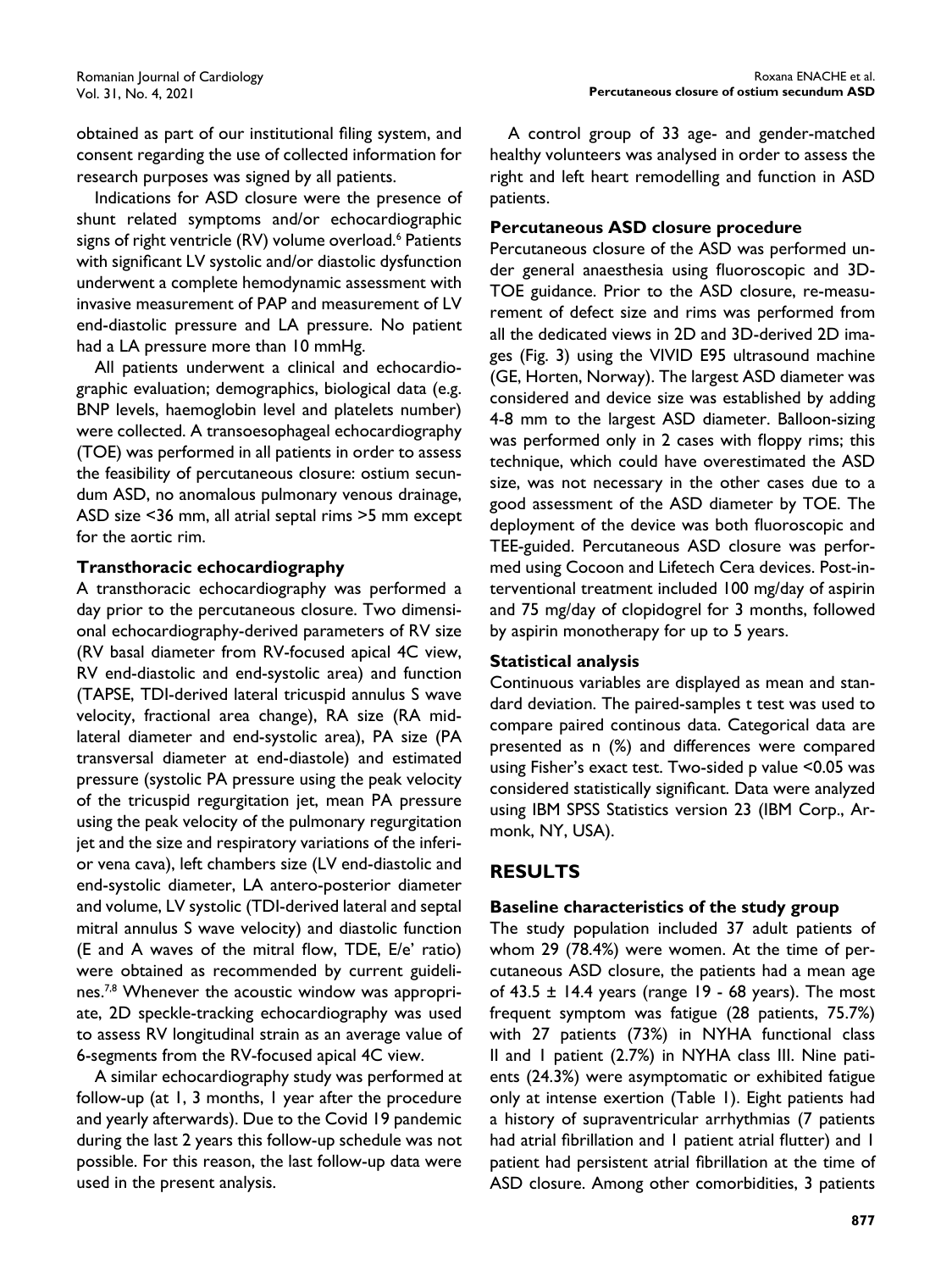**Table 1. Baseline demographic, clinical and biological characteristics of the study group (37 adult patients who underwent percutaneous ASD closure**

| <b>Parameter</b>                                   | <b>Value</b>                 |
|----------------------------------------------------|------------------------------|
| Age (years)                                        | $43.5 \pm 14.4$              |
| Gender F/M (n, %)                                  | 29/8 (78.4/21.6)             |
| Body mass index $(kg/m2)$                          | $26.3 \pm 5.2$               |
| Body surface area $(m2)$                           | $1.78 \pm 0.17$              |
| Symptoms at presentation (n, %)                    | 28 (75.7%)                   |
| Supraventricular arrythmias                        | 9(24.3%)                     |
| NYHA class $0/1/11/111$ (n, %)                     | $3/6/27/1$ (8.1/16.2/73/2.7) |
| Systolic blood pressure (mmHg)                     | $117 \pm 12$                 |
| Diastolic blood pressure (mmHg)                    | $74 \pm 10$                  |
| Heart rate (bpm)                                   | $73 \pm 10$                  |
| Resting $O_2$ saturation in room air (%)           | $97 \pm 1$                   |
| BNP levels (pg/ml)                                 | $55.7 \pm 48.4$              |
| Haemoglobin (g/dl)                                 | $13.7 \pm 1.1$               |
| Values are expressed as mean ± standard deviation. |                              |

ASD, atrial septal defect; BNP, brain natriuretic peptide; F, female; M, male; NYHA, New York Heart Association; O<sub>2</sub>, oxygen.

(8.1%) had coronary artery disease, 1 of the 3 had also moderate aortic stenosis and 1 patient (2.7%) had a history of stroke.

Considering the associated congenital heart defects, 2 patients (5.4%) had an associated valvular pulmonary stenosis (one moderate and one severe) and 1 patient (2.7%) had an aneurysm of the atrial septum. One patient had two ASDs (22/14 mm and 9/7 mm); we chose to close the largest defect with a 26 mm device, the residual shunt through the smallest defect being haemodynamically nonsignificant.

The mean value of the BNP levels was mildly increased: 55.7 ± 48.4 pg/ml (range 10-189.5 pg/ml).

## **Baseline echocardiographic parameters of the study group**

Table 2 displays the main echocardiographic parameters of the 37 patients included in the present study compared with the healthy controls, showing the right and left heart remodelling in the presence of ASD.

The ASD patients had a significant dilation of the RV (higher basal diameter, end-systolic and end-diastolic area) and RA (higher mid-lateral diameter, endsystolic area) compared to controls. The parameters of RV longitudinal and radial function had higher values in ASD patients, but statistical significance was only reached for TAPSE (25.9  $\pm$  3.8 mm vs 24.0  $\pm$  2.8 mm,  $p = 0.023$ ) and RV fractional area change (51  $\pm$  5% vs  $47 \pm 6\%$ , p = 0.009). The RA was also significantly dila-

ted in ASD patients. Moreover, the pulmonary artery (PA) trunk transversal diameter was increased in ASD patients compared to healthy volunteers  $(27.6 \pm 5.1)$ mm vs  $18.6 \pm 2.7$  mm,  $p \le 0.001$ ) and the estimated pulmonary artery pressures (PAP) were also significantly higher in the ASD group (systolic PAP 37  $\pm$  7 mmHg vs  $23 \pm 4$  mmHg, p <0.001; mean PAP  $23 \pm 7$ vs  $16 \pm 2$  mmHg,  $p = 0.007$ ).

The LV diastolic diameter was significantly smaller in ASD patients compared to healthy volunteers (42.7  $\pm$  3.7 mm vs 46.7  $\pm$  4.5 mm, p <0.001) while the endsystolic diameter was similar in both groups. The LV systolic function was normal in ASD patients, while parameters of LV diastolic function (septal and lateral e', E/e' ratio) were mildly impaired in ASD patients (Table 2). The LA was significantly dilated in  $ASD$  patients (Table 2).

The maximum ASD diameter assessed using TOE was 9 to 30 mm with a mean of  $19.2 \pm 4.6$  mm. Device size ranged from 12 to 34 mm, with a mean of 24.3  $\pm$ 4.8 mm. No intraprocedural complications occurred.

The ASD size significantly correlated with RV dimensions (RV basal diameter, RV systolic and diastolic area), RA size (RA mid-lateral diameter and RA endsystolic area) and with PA trunk transversal diameter (Table 3) but not with LV or LA size. Also, ASD size did not impact RV function parameters or estimated systolic PAP (Table 3).

# **Follow-up data in the ASD group**

At least 1 follow-up visit data was available in 23 patients and the mean follow-up was  $12 \pm 8$  months (range 1-27 months). The functional class significantly improved after ASD closure, but BNP levels remained similar between baseline and the last follow-up visit (Table 4).

Four patients presented with supraventricular arrythmias after ASD closure, all of them with a history of atrial fibrillation/atrial flutter prior to the percutaneous closure: 1 patient with preprocedural persistent atrial fibrillation underwent successful electrical cardioversion to sinus rhythm after ASD closure; 1 patient with a history of paroxysmal atrial fibrillation presented in the first month after the procedure with an episode of atrial flutter that required electrical cardioversion; 1 patient with a history of paroxysmal atrial flutter developed atrial fibrillation one year after ASD closure that was chemically converted to sinus rhythm. No other early or mid-term complications were noticed during follow-up.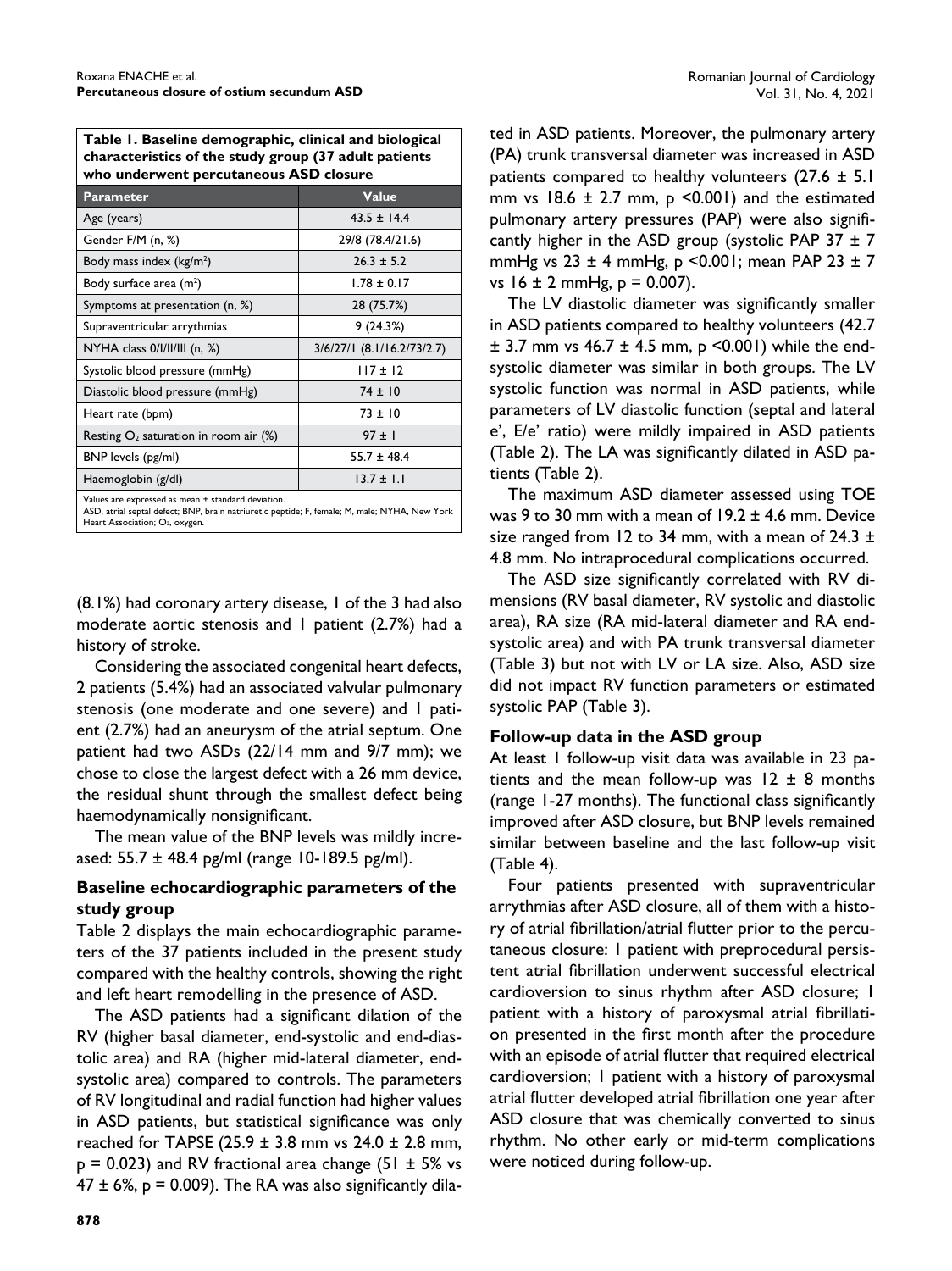**Table 2. Baseline echocardiographic parameters of the study group (37 adult patients who underwent percutaneous ASD closure) compared to a control group of 33 healthy volunteers**

| ----r<br><b>Parameter</b>                                    | <b>ASD</b> patients<br>$(n = 37)$ | <b>Healthy controls</b><br>$(n = 33)$ | p value                  |
|--------------------------------------------------------------|-----------------------------------|---------------------------------------|--------------------------|
| Age (years)                                                  | $43.5 \pm 14.4$                   | $39.9 \pm 11.1$                       | 0.25                     |
| Gender F/M (n, %)                                            | 29/8                              | 21/12                                 | 0.14                     |
| RV basal diameter (mm)                                       | $42.4 \pm 5.8$                    | $30.4 \pm 2.8$                        | 0.001                    |
| RV end-diastolic area $\text{(cm}^2\text{/m}^2\text{)}$      | $14.7 \pm 3.0$                    | $8.6 \pm 1.3$                         | < 0.001                  |
| RV end-systolic area (cm <sup>2</sup> /m <sup>2</sup> )      | $7.1 \pm 1.6$                     | $4.5 \pm 0.9$                         | 0.001                    |
| Fractional area change (%)                                   | $51 \pm 5$                        | $47 \pm 6$                            | 0.009                    |
| TAPSE (mm)                                                   | $25.9 \pm 3.8$                    | $24.0 \pm 2.8$                        | 0.023                    |
| RV free wall S-wave (cm/s)                                   | $14.0 \pm 2.4$                    | $13.5 \pm 1.9$                        | 0.41                     |
| RV global longitudinal strain (%)                            | $-24.9 \pm 2.9$                   | $-23.3 \pm 2.7$                       | 0.057                    |
| RA mid-lateral diameter (mm)                                 | $46.0 \pm 5.9$                    | $34.9 \pm 3.3$                        | 0.001                    |
| RA end-systolic area $\text{(cm}^2\text{/m}^2\text{)}$       | $20.7 \pm 4.6$                    | $13.4 \pm 2.3$                        | < 0.001                  |
| Tricuspid regurgitation grade<br>mild/moderate/severe (n, %) | 28/9/0 (75.7/24.3/0)              | 33/0/0 (100/0/0)                      | 0.004                    |
| Pulmonary artery trunk (mm)                                  | $27.6 \pm 5.1$                    | $18.6 \pm 2.7$                        | 0.001                    |
| Systolic PAP (mmHg)                                          | $37 + 7$                          | $23 \pm 4$                            | < 0.001                  |
| Mean PAP (mmHg)                                              | $23 \pm 7$                        | $16 \pm 2$                            | 0.007                    |
| Cardiac index (I/min/m <sup>2</sup> )                        | $2.51 \pm 0.38$                   | $2.48 \pm 0.66$                       | 0.77                     |
| LV end-diastolic diameter (mm)                               | $42.7 \pm 3.7$                    | $46.7 \pm 4.5$                        | 0.001                    |
| LV end-systolic diameter (mm)                                | $27.6 \pm 4.3$                    | $28.9 \pm 3.6$                        | 0.17                     |
| LV ejection fraction (%)                                     | $60 \pm 4$                        | $61 \pm 4$                            | 0.42                     |
| Septal S wave (cm/s)                                         | $7.8 \pm 1.4$                     | $8.2 \pm 1.2$                         | 0.32                     |
| Lateral S wave (cm/s)                                        | $10.2 \pm 2.3$                    | $9.4 \pm 1.5$                         | 0.13                     |
| E wave (cm/s)                                                | $71.1 \pm 17.8$                   | $76.6 \pm 15.4$                       | 0.20                     |
| A wave (cm/s)                                                | $62.9 \pm 18.8$                   | $58.8 \pm 13.9$                       | 0.33                     |
| E/A ratio                                                    | $1.2 \pm 0.4$                     | $1.4 \pm 0.5$                         | 0.16                     |
| $EDT$ (ms)                                                   | $182 \pm 30$                      | $180 \pm 22$                          | 0.83                     |
| Septal e' (cm/s)                                             | $9.4 \pm 2.1$                     | $11.3 \pm 2.3$                        | 0.005                    |
| Lateral e' (cm/s)                                            | $11.2 \pm 2.6$                    | $14.6 \pm 2.6$                        | 0.001                    |
| Average E/e'                                                 | $7.8 \pm 3.2$                     | $6.0 \pm 1.4$                         | 0.021                    |
| LA antero-posterior diameter (mm)                            | $39.5 \pm 7.2$                    | $32.2 \pm 3.5$                        | 0.001                    |
| LA volume $(mI/m2)$                                          | $37.8 \pm 13.1$                   | $26.9 \pm 6.2$                        | 0.001                    |
| ASD maximum diameter (mm)                                    | $19.2 \pm 4.6$                    |                                       |                          |
| Device size (mm)                                             | $24.3 \pm 4.8$                    | $\overline{\phantom{a}}$              | $\overline{\phantom{a}}$ |

Values are expressed as mean ± standard deviation.

ASD, atrial septal defect; EDT, E-wave deceleration time; LA, left atrium; LV, left ventricle; PAP, pulmonary artery pressure; RA, right atrium; RV, right ventricle; PAP, pulmonary artery pressure; TAPSE tricuspid annulus plane systolic excursion.

The echocardiographic data showed a significant decrease in RV and RA size after the ASD closure (Table 4). The RV longitudinal function parameters (TAP-SE, RV free wall S-wave) decreased after ASD closure. Also, at the follow-up visit, the PA trunk diameter  $(24.4 \pm 5.0 \text{ mm} \text{ vs } 27.7 \pm 5.8 \text{ mm})$  and the systolic PAP (29  $\pm$  5 mmHg vs 39  $\pm$  8 mmHg) were significantly lower (p <0.001) compared with the pre-procedural values. The LV end-diastolic diameter increased after ASD closure (45.6 ± 2.8 mm vs 42.8 ± 2.9 mm, p <0.001), while the increase in LV end-systolic diameter did not reach statistical significance (Table 4).

The ASD patients were divided into two groups according to their age: less than 60 and more or equal to 60 years. The frequency of supraventricular arrhythmias was similar in both groups, but patients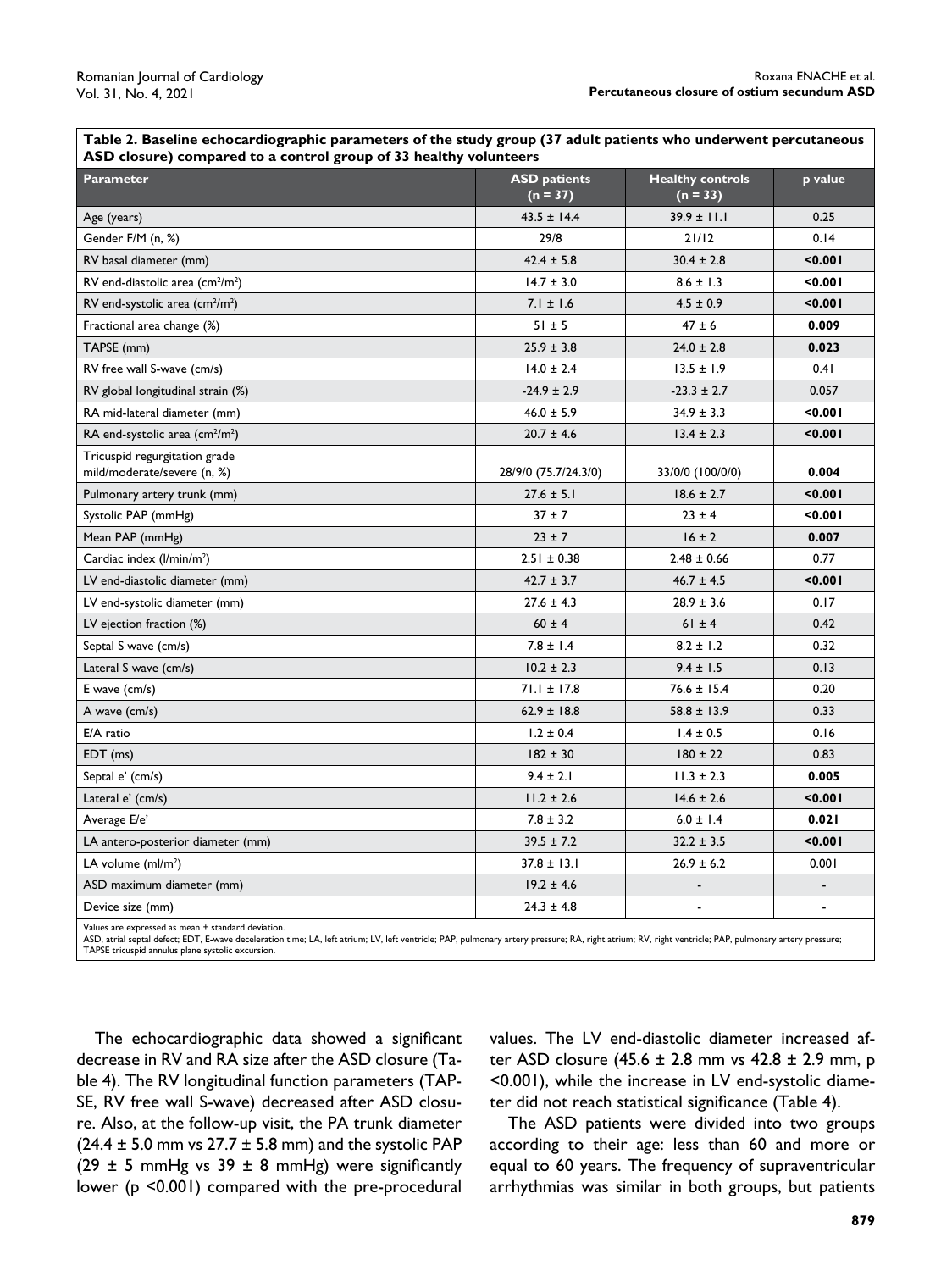| Table 3. Correlations of ASD size in the ASD<br>population                                                                                                                                                                                                                                           |         |       |  |
|------------------------------------------------------------------------------------------------------------------------------------------------------------------------------------------------------------------------------------------------------------------------------------------------------|---------|-------|--|
| Parameter                                                                                                                                                                                                                                                                                            | r       | p     |  |
| BNP levels (pg/ml)                                                                                                                                                                                                                                                                                   | 0.19    | 0.37  |  |
| RV basal diameter (mm)                                                                                                                                                                                                                                                                               | 0.38    | 0.019 |  |
| RV end-diastolic area (cm <sup>2</sup> /m <sup>2</sup> )                                                                                                                                                                                                                                             | 0.59    | 0.003 |  |
| RV end-systolic area (cm <sup>2/</sup> m <sup>2</sup> )                                                                                                                                                                                                                                              | 0.57    | 0.005 |  |
| Fractional area change (%)                                                                                                                                                                                                                                                                           | $-0.05$ | 0.82  |  |
| TAPSE (mm)                                                                                                                                                                                                                                                                                           | 0.17    | 0.33  |  |
| RV free wall S-wave (cm/s)                                                                                                                                                                                                                                                                           | 0.08    | 0.66  |  |
| RV global longitudinal strain (%)                                                                                                                                                                                                                                                                    | $-0.13$ | 0.60  |  |
| RA mid-lateral diameter (mm)                                                                                                                                                                                                                                                                         | 0.35    | 0.040 |  |
| RA end-systolic area (cm $^2$ /m $^2$ )                                                                                                                                                                                                                                                              | 0.45    | 0.021 |  |
| Pulmonary artery trunk (mm)                                                                                                                                                                                                                                                                          | 0.42    | 0.031 |  |
| Systolic PAP (mmHg)                                                                                                                                                                                                                                                                                  | 0.29    | 0.10  |  |
| Cardiac index (I/min/m <sup>2</sup> )                                                                                                                                                                                                                                                                | 0.25    | 0.18  |  |
| LV end-diastolic diameter (mm)                                                                                                                                                                                                                                                                       | $-0.22$ | 0.18  |  |
| LV end-systolic diameter (mm)                                                                                                                                                                                                                                                                        | $-0.14$ | 0.42  |  |
| LA antero-posterior diameter (mm)                                                                                                                                                                                                                                                                    | 0.28    | 0.11  |  |
| LA volume $(mI/m2)$                                                                                                                                                                                                                                                                                  | 0.20    | 0.34  |  |
| ASD, atrial septal defect; BNP, brain natriuretic peptide; EDT, E-wave deceleration time; LA,<br>left atrium; LV, left ventricle; NYHA, New York Heart Association; PAP, pulmonary artery<br>pressure; RA, right atrium; RV, right ventricle; TAPSE tricuspid annulus plane systolic excur-<br>sion. |         |       |  |

older than 60 years were more functionally impaired (Table 5).There were no differences in baseline (preprocedural) biological or echocardiographic parameters between the two subgroups of ASD patients, except for the baseline estimated systolic PAP which was higher in patients over 60 years (44.4  $\pm$  5.9 mmHg vs  $35.7 \pm 6.6$  mmHg,  $p = 0.01$ ) and for the LA dimensions (LA antero-posterior diameter and LA volume) which were higher in older patients (Table 5). Despite these differences, reverse remodelling of the right chambers was similar in both groups: the decrease in RV, RA and PA size was similar in patients younger and older than 60 years (Table 5) but the decrease in estimated systolic PAP was higher in older patients (16.3  $\pm$  4.3 mmHg decrease in patients over 60 years vs  $7.5 \pm 5.6$ mmHg in patients below 60 years,  $p = 0.01$ ). The BNP value at the last follow-up visit was higher in ASD patients older than 60 years (40.2  $\pm$  8.9 pg/ml vs 23.8  $\pm$ 11.2 pg/ml) even if the change in LA volume was not significantly different in the two groups  $(-1.5 \pm 5.5 \text{ ml})$  $m<sup>2</sup>$  in patients older than 60 years vs 2.5  $\pm$  7.4 ml/m<sup>2</sup>,  $p = 0.39$ ).

**Table 4. Effect of ASD closure on clinical, biological, and echocardiographic parameters in the patients from the study group who had at least a 1-month follow-up visit (23 from the 37 adult patients who underwent percutaneous ASD closure)**

| <b>Parameter</b>                                          | <b>Pre-procedure</b> | Last follow-up  | p value |
|-----------------------------------------------------------|----------------------|-----------------|---------|
| NYHA class 0/l/ll/lll (n)                                 | 3/3/16/1             | 7/2/14/0        | 0.005   |
| BNP levels (pg/ml)                                        | $46.4 \pm 41.3$      | $27.7 \pm 13.2$ | 0.11    |
| RV basal diameter (mm)                                    | $42.1 \pm 5.8$       | $32.0 \pm 3.2$  | < 0.001 |
| RV end-diastolic area (cm <sup>2</sup> /m <sup>2</sup> )  | $15.7 \pm 3.6$       | $9.5 \pm 2.0$   | 0.001   |
| RV end-systolic area $\text{(cm}^2\text{/m}^2)$           | $7.6 \pm 1.6$        | $4.8 \pm 1.3$   | 0.001   |
| Fractional area change (%)                                | $51 \pm 4$           | $50 \pm 4$      | 0.45    |
| TAPSE (mm)                                                | $25.5 \pm 4.1$       | $23.4 \pm 2.6$  | 0.025   |
| RV free wall S-wave (cm/s)                                | $13.8 \pm 2.4$       | $12.6 \pm 1.4$  | 0.029   |
| RV global longitudinal strain (%)                         | $-24.5 \pm 3.4$      | $-23 \pm 4.0$   | 0.48    |
| RA mid-lateral diameter (mm)                              | $45.3 \pm 5.8$       | $32.0 \pm 3.2$  | < 0.001 |
| RA end-systolic area (cm <sup>2</sup> /m <sup>2</sup> )   | $21.1 \pm 5.0$       | $16.4 \pm 3.8$  | < 0.001 |
| Tricuspid regurgitation grade mild/moderate/severe (n, %) | 20/3/0               | 23/0/0          |         |
| Pulmonary artery trunk (mm)                               | $27.7 \pm 5.8$       | $24.4 \pm 5.0$  | < 0.001 |
| Systolic PAP (mmHg)                                       | $39 \pm 8$           | $29 \pm 5$      | < 0.001 |
| Cardiac index (I/min/m <sup>2</sup> )                     | $2.55 \pm 0.38$      | $2.59 \pm 0.48$ | 0.79    |
| LV end-diastolic diameter (mm)                            | $42.8 \pm 2.9$       | $45.6 \pm 2.8$  | < 0.001 |
| LV end-systolic diameter (mm)                             | $27.6 \pm 4.2$       | $29.1 \pm 4.0$  | 0.066   |
| LV ejection fraction (%)                                  | $61 \pm 3$           | $60 \pm 1$      | 0.27    |
| Septal S wave (cm/s)                                      | $7.9 \pm 1.4$        | $7.4 \pm 1.0$   | 0.065   |
| Lateral S wave (cm/s)                                     | $10.0 \pm 2.3$       | $8.3 \pm 1.3$   | 0.005   |
| $E$ wave (cm/s)                                           | $72.2 \pm 20.5$      | $78.1 \pm 19.9$ | 0.13    |
| A wave (cm/s)                                             | $67.6 \pm 18.8$      | $62.3 \pm 19.2$ | 0.21    |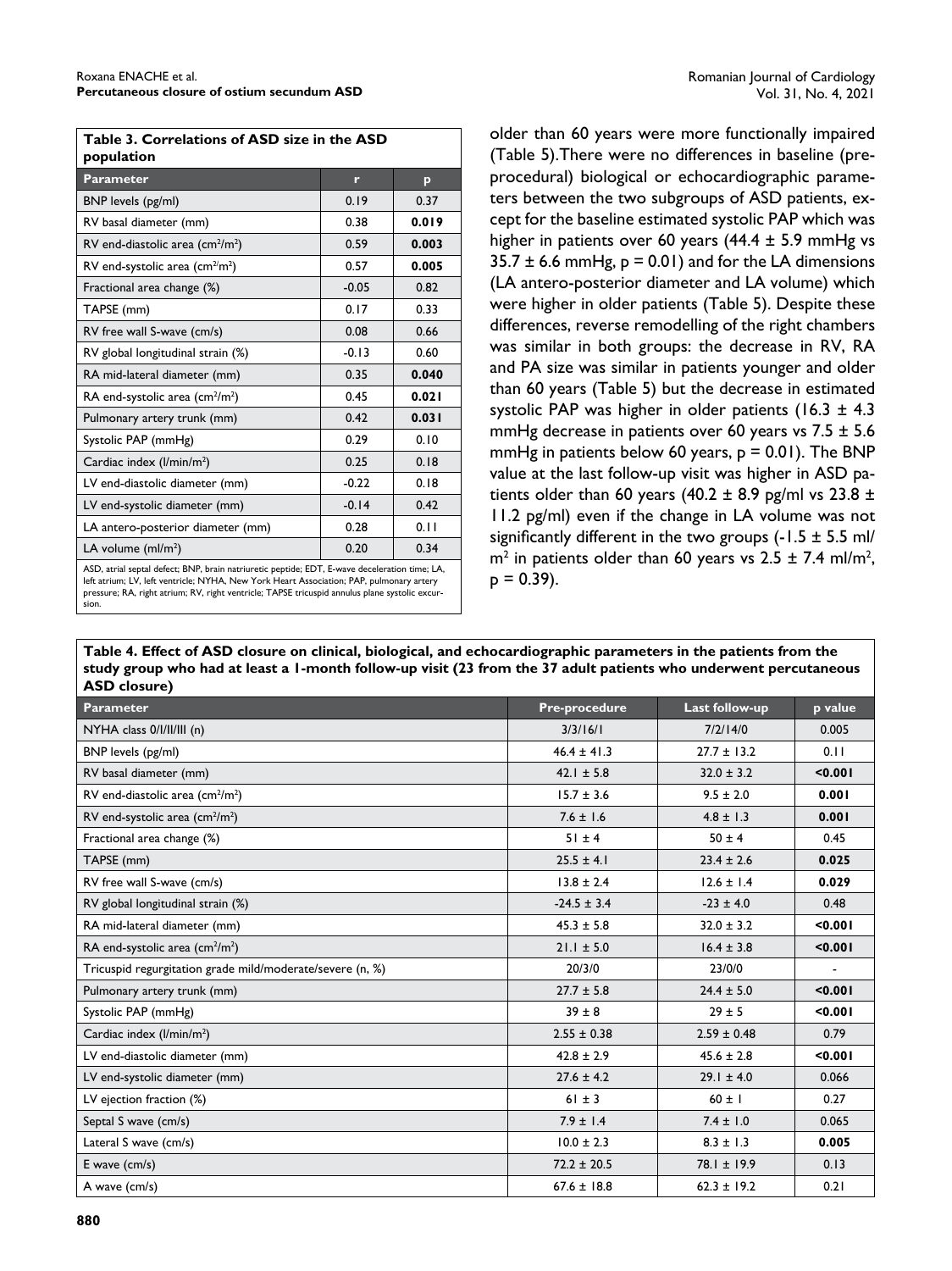#### Romanian Journal of Cardiology Vol. 31, No. 4, 2021

#### Roxana ENACHE et al. **Percutaneous closure of ostium secundum ASD**

| E/A ratio                         | $1.1 \pm 0.5$   | $1.4 \pm 0.6$   | 0.15  |
|-----------------------------------|-----------------|-----------------|-------|
| $EDT$ (ms)                        | $185 \pm 26$    | $203 \pm 36$    | 0.019 |
| Septal e' (cm/s)                  | $9.2 \pm 2.2$   | $8.9 \pm 2.9$   | 0.67  |
| Lateral e' (cm/s)                 | $10.5 \pm 2.7$  | $10.3 \pm 3.5$  | 0.79  |
| Average E/e'                      | $8.4 \pm 3.5$   | $10.4 \pm 5.3$  | 0.21  |
| LA antero-posterior diameter (mm) | $41.2 \pm 8.5$  | $40.4 \pm 4.6$  | 0.64  |
| LA volume $(mI/m2)$               | $39.1 \pm 14.2$ | $40.9 \pm 13.5$ | 0.31  |
|                                   |                 |                 |       |

Values are expressed as mean ± standard deviation.

ASD, atrial septal defect; BNP, brain natriuretic peptide; EDT, E-wave deceleration time; LA, left atrium; LV, left ventricle; NYHA, New York Heart Association; PAP, pulmonary artery pressure; RA, right atrium; RV, right ventricle; PAP, pulmonary artery pressure; TAPSE tricuspid annulus plane systolic excursion.

#### **Table 5. Differences in clinical, biological, and echocardiographic parameters in the 37 patients who underwent percutaneous ASD closure according to the patient's age at the time of the procedure**

| Parameter                                                         | Age <60 years<br>$(n = 32)$ | Age $\geq 60$ years<br>$(n = 5)$ | p value |
|-------------------------------------------------------------------|-----------------------------|----------------------------------|---------|
| $NYHA$ class $0/1/11/111$ (n)                                     | 3/6/23/0                    | 0/0/4/1                          | 0.049   |
| History of supraventricular arrhythmias (n)                       | 6                           | 3                                | 0.081   |
| Baseline BNP levels (pg/ml)                                       | $47.5 \pm 44.6$             | $88.8 \pm 53.9$                  | 0.087   |
| Baseline RV basal diameter (mm)                                   | $42.1 \pm 5.2$              | $44.2 \pm 9.6$                   | 0.66    |
| Baseline RV end-diastolic area (cm <sup>2</sup> /m <sup>2</sup> ) | $14.7 \pm 2.8$              | $15.0 \pm 5.0$                   | 0.87    |
| Baseline RV end-systolic area (cm <sup>2</sup> /m <sup>2</sup> )  | $7.0 \pm 1.6$               | $7.6 \pm 2.3$                    | 0.61    |
| Baseline fractional area change (%)                               | $52 \pm 5$                  | $49 \pm 2$                       | 0.059   |
| Baseline TAPSE (mm)                                               | $26.1 \pm 3.6$              | $24.8 \pm 5.0$                   | 0.48    |
| Baseline RV free wall S-wave (cm/s)                               | $14.3 \pm 2.5$              | $12.2 \pm 0.8$                   | 0.10    |
| Baseline RV global longitudinal strain (%)                        | $-25.4 \pm 2.8$             | $-21.7 \pm 2.0$                  | 0.10    |
| Baseline RA mid-lateral diameter (mm)                             | $46.1 \pm 6.0$              | $45.4 \pm 5.7$                   | 0.80    |
| Baseline RA end-systolic area (cm <sup>2</sup> /m <sup>2</sup> )  | $20.0 \pm 3.9$              | $24.6 \pm 6.8$                   | 0.065   |
| Baseline pulmonary artery trunk (mm)                              | $27.4 \pm 5.1$              | $29.7 \pm 5.1$                   | 0.47    |
| Baseline systolic PAP (mmHg)                                      | $35.7 \pm 6.6$              | $44.4 \pm 5.9$                   | 0.01    |
| Baseline cardiac index (I/min/m <sup>2</sup> )                    | $2.54 \pm 0.38$             | $2.37 \pm 0.43$                  | 0.43    |
| Baseline LV end-diastolic diameter (mm)                           | $42.5 \pm 3.9$              | $43.8 \pm 2.8$                   | 0.49    |
| Baseline LV end-systolic diameter (mm)                            | $27.5 \pm 4.3$              | $28 \pm 4.7$                     | 0.82    |
| Baseline LA antero-posterior diameter (mm)                        | $37.9 \pm 5.7$              | $49 \pm 8.5$                     | 0.001   |
| Baseline LA volume (ml/m <sup>2</sup> )                           | $34.0 \pm 10.1$             | $57.5 \pm 8.6$                   | < 0.001 |
| $\Delta$ RV basal diameter (mm)                                   | $9.6 \pm 4.7$               | $12.8 \pm 7.6$                   | 0.28    |
| $\Delta$ RV end-diastolic area (cm <sup>2</sup> /m <sup>2</sup> ) | $5.6 \pm 2.9$               | $8.0 \pm 4.4$                    | 0.40    |
| $\Delta$ RV end-systolic area (cm <sup>2</sup> /m <sup>2</sup> )  | $2.4 \pm 1.3$               | $4.0 \pm 1.6$                    | 0.20    |
| $\Delta$ Fractional area change (%)                               | $-3 \pm 6$                  | $1 \pm 6$                        | 0.51    |
| $\Delta$ TAPSE (mm)                                               | $2.3 \pm 4.4$               | $1.5 \pm 2.1$                    | 0.74    |
| $\triangle$ RV free wall S-wave (cm/s)                            | $1.8 \pm 2.4$               | $-0.9 \pm 0.8$                   | 0.04    |
| $\Delta$ RA mid-lateral diameter (mm)                             | $7.5 \pm 4.2$               | $10.3 \pm 3.5$                   | 0.28    |
| $\Delta$ RA end-systolic area (cm <sup>2</sup> /m <sup>2</sup> )  | $4.9 \pm 2.3$               | $3.8 \pm 7.1$                    | 0.79    |
| $\Delta$ Pulmonary artery trunk (mm)                              | $2.9 \pm 2.9$               | $6.5 \pm 0.7$                    | 0.11    |
| $\Delta$ Systolic PAP (mmHg)                                      | $7.5 \pm 5.6$               | $16.3 \pm 4.3$                   | 0.01    |
| $\Delta$ LV end-diastolic diameter (mm)                           | $42.5 \pm 3.9$              | $43.8 \pm 2.8$                   | 0.24    |
| $\Delta$ LV end-systolic diameter (mm)                            | $27.5 \pm 4.3$              | $28.0 \pm 4.7$                   | 0.67    |
| End-of-follow-up BNP levels (pg/ml)                               | $23.8 \pm 11.2$             | $40.2 \pm 8.9$                   | 0.045   |
| End-of-follow-up systolic PAP (mmHg)                              | $28.7 \pm 5.9$              | $30.0 \pm 8.9$                   | 0.67    |
| Values are expressed as mean ± standard deviation.                |                             |                                  |         |

ASD, atrial septal defect; BNP, brain natriuretic peptide; LA, left atrium; LV, left ventricle; PAP, pulmonary artery pressure; RA, right atrium; RV, right ventricle; TAPSE tricuspid annulus plane systolic excursion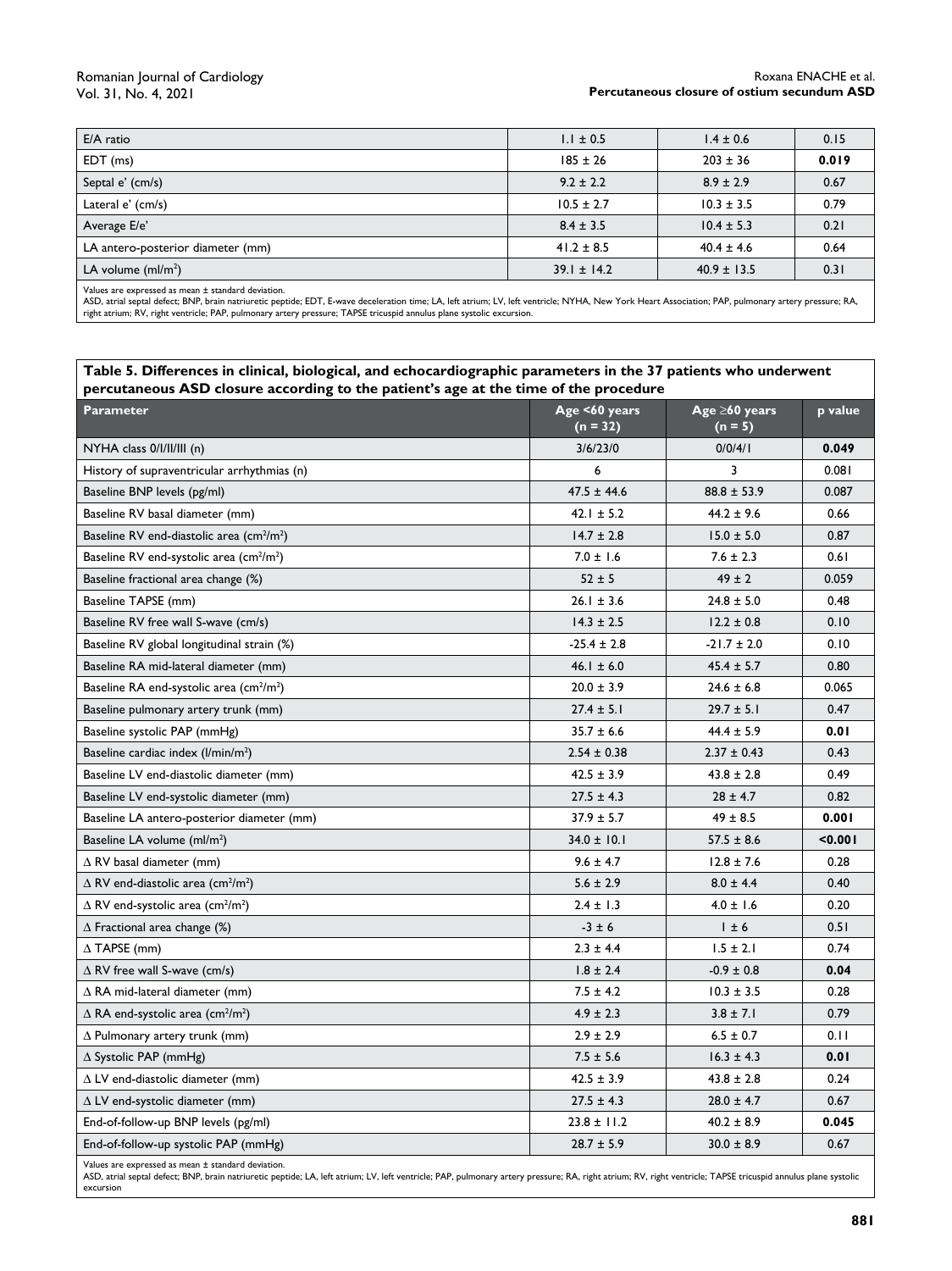# **DISSCUSION**

In the present study we showed that percutaneous closure of ostium secundum ASD in adult patients is feasible and associated with a low rate of periprocedural complications and good short and mid-term outcomes in terms of clinical and hemodynamic improvement and favourable cardiac remodelling.

At baseline, the ASD patients, compared with age and gender-matched healthy subjects, exhibited features of RV volume overload: significantly dilated RV with preserved or increased longitudinal function and decreased LV end-diastolic diameter, with preserved LV end-systolic diameter, suggesting the interventricular septum flattening only in diastole. The increased values of TAPSE in ASD patients confirm the previously reported finding that chronic volume-overload accentuates the RV long-axis excursion as compared to normals.<sup>9</sup>

Also, ASD patients presented with dilated PA trunk and increased PAP, as signs of an increased pulmonary flow. Moreover, due to left-to-right shunt with increased pulmonary flow both the RA and the LA were significantly dilated, compared with healthy subjects.

At baseline, before the percutaneous ASD closure, 24% of patients had a history of atrial fibrillation or flutter, a proportion slightly higher compared to the data in the literature,<sup>10</sup> possibly due to the older age at the moment of ASD closure. When considering the two groups of ASD patients, aged more or less than 60 years, there was no significant difference in the frequency of atrial fibrillation or flutter before closure. After closure, four patients experienced a new episode of supraventricular arrhythmia, all of them having a previous history of such an arrythmia, which suggests that the occurrence of the arrythmia was probably not a complication of the procedure but a complication of the prolonged disease.

Both RV and LV systolic function were normal in ASD patients, while LV diastolic function was mildly impaired in ASD population. This finding is explained by the fact that RV dilatation restricts LV size and filling due to both direct (right-to-left septal bulging) and indirect (pericardial constraint) effects.<sup>11</sup>

As expected, ASD size significantly correlated with RV and RA dimensions, but not with the left heart response to an increased pulmonary flow. The PA diameter correlated with ASD size, but systolic PAP did not. This finding suggests that the increase in PAP is not only related to the magnitude of the left-to-right shunt but also to the intrinsic properties of the pulmonary circulation such as different parameters of pulmonary arterial stiffness.

In the present study the mean follow-up was about 1 year after ASD closure. Patients exhibited a significant improvement in functional class but the decrease in BNP levels did not reach statistical significance. The clinical improvement is described after ASD closure irrespective of age<sup>3</sup> and our study confirms this finding. The occurrence of supraventricular arrhythmias is reported more frequently in patients older than 40 years in whom the ASD closure is performed,<sup>10</sup> but in our study the history of atrial fibrillation or flutter was similar in patients younger and older than 60 years. Our findings suggest the clinical benefit of ASD closure in adult patients irrespective of age if there is a definite indication for closure.

At the last follow-up visit, ASD patients showed a significant decrease in RV and RA size, both linear dimensions and areas. This reverse remodelling of the right chambers was shown in previous studies.<sup>11-15</sup> It occurs quickly (within the first 24 hours) after ASD device closure and the remodeling process appears to continue for at least 1 year and is more advanced in the RV than the RA.<sup>16</sup> Moreover, the magnitude of RA remodeling is inversely related to patient age at the time of closure, as shown in a study that reported persistent RA dilation in patients who underwent late ASD closure, which was also associated with an increase in BNP levels and RV diastolic dysfunction.<sup>17</sup>

Furthermore, in our study, as in a previous one, $\mathbf{H}$ parameters of RV longitudinal function (TAPSE, free RV wall TDI-derived S-wave) also significantly decreased during follow-up in parallel with the decrease in RV volume overload secondary to the ASD closure procedure. The systolic PAP decreased significantly after ASD closure in the present study, as previously described, $11$  and a significant decrease in PA trunk transversal diameter was also recorded during followup in our study population.

The reverse remodelling of the right chambers – the decrease in RV, RA and PA size – was similar in the two groups of ASD patients, younger and older than 60 years, but the decrease in estimated systolic PAP was higher in older patients. These findings argue for closure of the ASD irrespective of age if there is a clear indication and no concerns related to a significant LV systolic or diastolic dysfunction.

With regards to the left heart, our study showed that LV diastolic diameter increased following ASD closure. This finding is explained by the disappearance